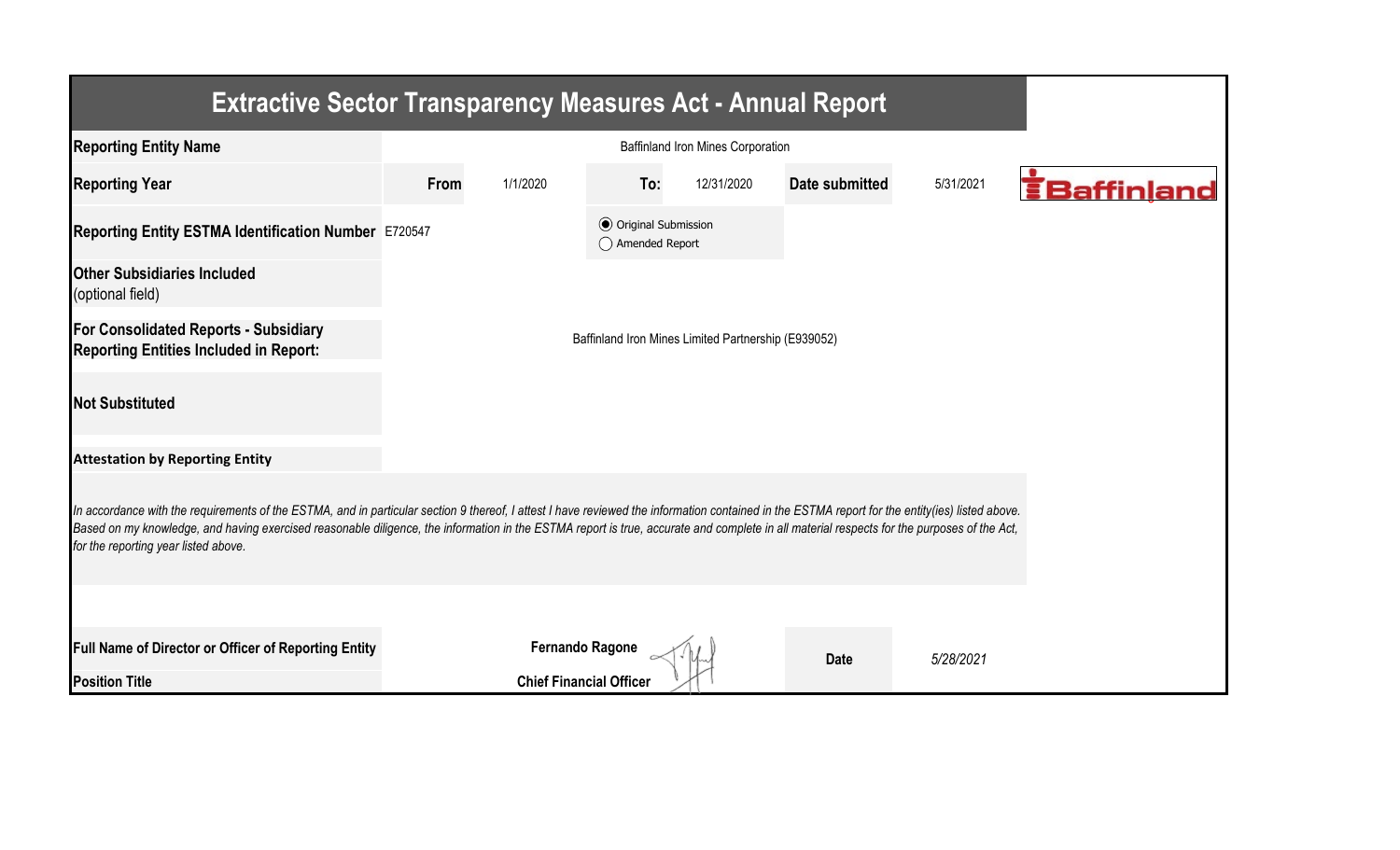| <b>Extractive Sector Transparency Measures Act - Annual Report</b> |                                                     |                                                                                 |              |            |                                      |                                |                |                  |                                               |                                      |                     |  |
|--------------------------------------------------------------------|-----------------------------------------------------|---------------------------------------------------------------------------------|--------------|------------|--------------------------------------|--------------------------------|----------------|------------------|-----------------------------------------------|--------------------------------------|---------------------|--|
| <b>Reporting Year</b>                                              | From:                                               | 1/1/2020                                                                        | To:          | 12/31/2020 |                                      |                                |                |                  |                                               |                                      |                     |  |
| <b>Reporting Entity Name</b>                                       | <b>Baffinland Iron Mines Corporation</b>            |                                                                                 |              |            | <b>Currency of the Report</b><br>CAD |                                |                |                  |                                               |                                      |                     |  |
| <b>Reporting Entity ESTMA</b><br><b>Identification Number</b>      |                                                     |                                                                                 | E720547      |            |                                      |                                |                |                  |                                               |                                      |                     |  |
| <b>Subsidiary Reporting Entities (if</b><br>necessary)             | Baffinland Iron Mines Limited Partnership (E939052) |                                                                                 |              |            |                                      |                                |                |                  |                                               |                                      |                     |  |
| <b>Payments by Payee</b>                                           |                                                     |                                                                                 |              |            |                                      |                                |                |                  |                                               |                                      |                     |  |
| Country                                                            | Payee Name <sup>1</sup>                             | Departments, Agency, etc<br>within Payee that Received<br>Payments <sup>2</sup> | <b>Taxes</b> | Royalties  | Fees                                 | <b>Production Entitlements</b> | <b>Bonuses</b> | <b>Dividends</b> | Infrastructure<br><b>Improvement Payments</b> | <b>Total Amount paid to</b><br>Payee | Notes <sup>34</sup> |  |
| Canada -Nunavut                                                    | Qikiqtani Inuit Association                         |                                                                                 |              | 5,300,000  | 18,300,000                           |                                |                |                  |                                               | 23,600,000                           |                     |  |
| Canada -Nunavut                                                    | Hamlet of Pond Inlet                                |                                                                                 |              |            | 920,000                              |                                |                |                  |                                               | 920,000                              |                     |  |
| Canada -Nunavut                                                    | Mittimatalik Hunters & Trapper<br>Organization      |                                                                                 |              |            | 220,000                              |                                |                |                  |                                               | 220,000                              |                     |  |
| Canada -Nunavut                                                    | Nunavut Tunngavik<br>Incorporated                   |                                                                                 |              |            | 200,000                              |                                |                |                  |                                               | 200,000                              |                     |  |
| Canada                                                             | Government of Canada                                |                                                                                 |              |            | 110,000                              |                                |                |                  |                                               | 110,000                              |                     |  |
|                                                                    |                                                     |                                                                                 |              |            |                                      |                                |                |                  |                                               |                                      |                     |  |
|                                                                    |                                                     |                                                                                 |              |            |                                      |                                |                |                  |                                               |                                      |                     |  |
|                                                                    |                                                     |                                                                                 |              |            |                                      |                                |                |                  |                                               |                                      |                     |  |
| <b>Additional Notes:</b>                                           |                                                     |                                                                                 |              |            |                                      |                                |                |                  |                                               |                                      |                     |  |